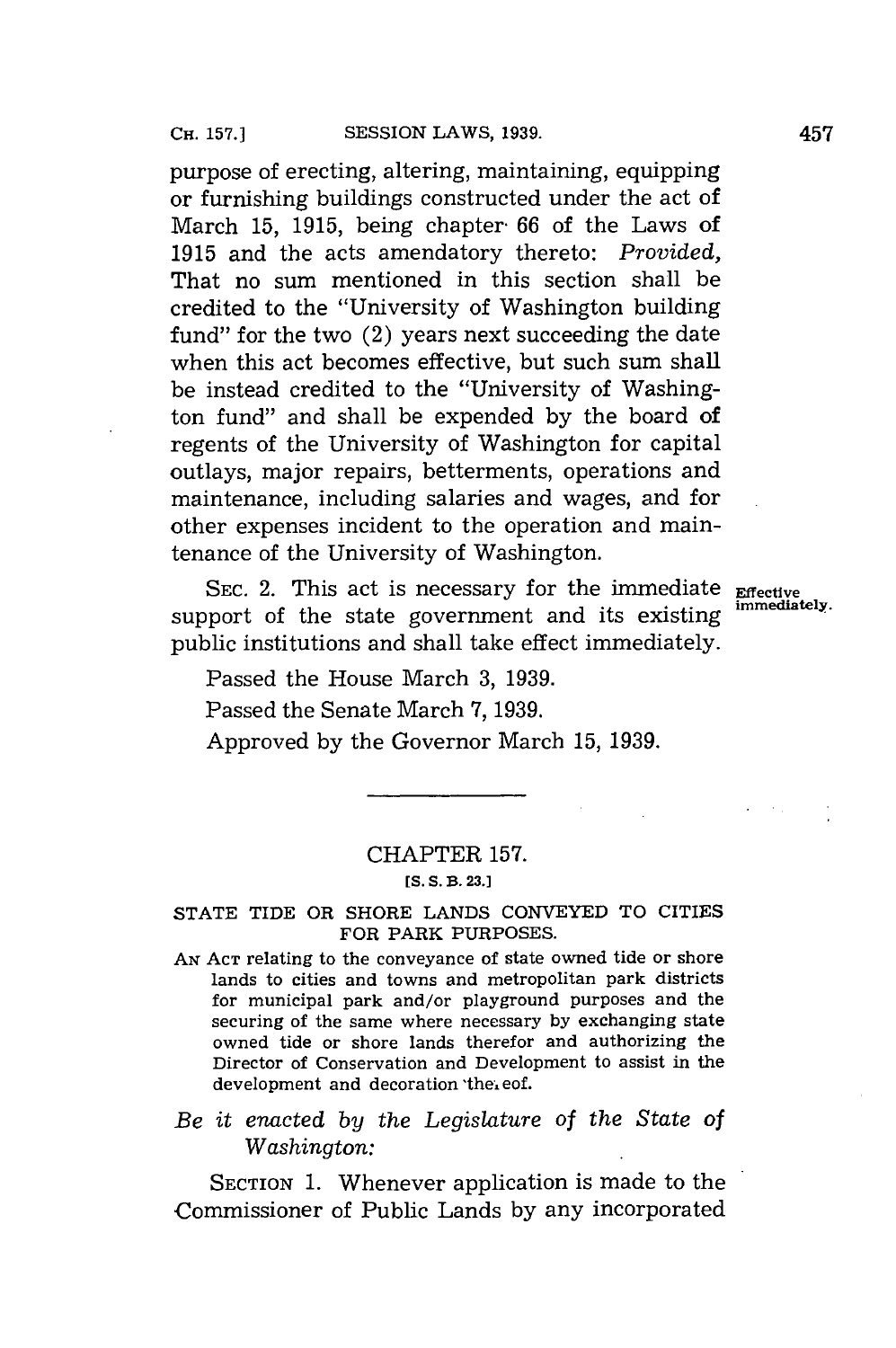**for park**<br>purposes.

**Tide or** city or town or metropolitan park district for the **shore lands** use of any state owned tide or shore lands within the corporate limits of said city or town or metropolitan park district for municipal park and/or playground purposes, he shall cause such application to be entered in the records of his office, and shall then forward the same to the Governor, who shall appoint a committee of five **(5)** representative citizens of said city or town, in addition to the Commissioner of Public Lands and the Director of Conservation and Development, both of whom shall be ex-officio members of said committee, to investigate said lands and determine whether they are suitable and needed for such purposes; and, if they so find, the Land Commissioner shall certify to the Governor that the property shall be deeded to the said city or town or **Deed.** metropolitan park district and the Governor shall then execute a deed in the name of the State of Washington, attested **by** the Secretary of State, conveying the use of such lands to said city or town or metropolitan park district for said purposes for so long as it shall continue to hold, use and maintain said lands for such purposes.

**Exchange of SEC.** 2. In the event there are no state owned tide **lands.** or shore lands in any such city or town or metropolitan park district suitable for such purposes and the committee finds other lands therein which are suitable and needed therefor, the Commissioner of Public Lands is hereby authorized to secure the same **by** exchanging state owned tide or shore lands in the same county of equal value therefor, and the use of the lands so secured shall be conveyed to any such city or town or metropolitan park district as provided for in section **1** of this act. In all such exchanges the Commissioner of Public Lands shall be and he is hereby authorized and directed, with the assistance of the Attorney General, to execute such agreements, writings, relinquishments and deeds as